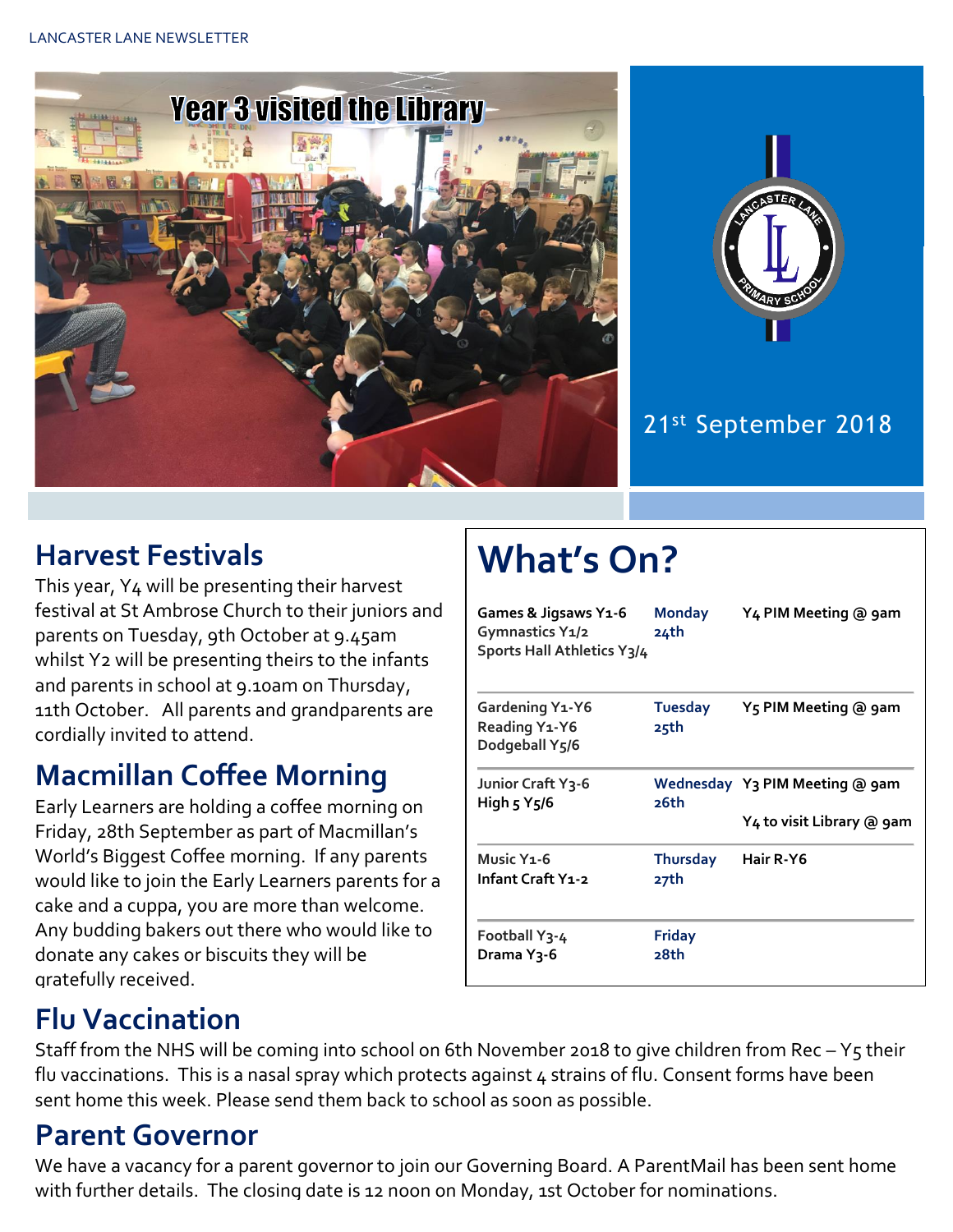#### **Parent Information Meetings**

As detailed in the End of Year Reports sent out last term, the dates for the Parent Information Meetings are as follows: *Monday, 24th September - Y4 PIM Meeting @ 9.00am Tuesday, 25th September - Y5 PIM Meeting @ 9.00am Wednesday, 26th September - Y3 PIM Meeting @ 9.00am* Please note: you don't have to attend both meetings. Y6's meeting will be re-arranged next week.

## **After School Clubs**

We have had a number of children who have informed staff this week that they 'don't really want to come' to the club. If your child no longer wishes to attend a club, we request that an adult – not a child – informs the club leader and the office. It's unfair on your child, others at the club and the club leader if a child is told to attend when they don't really want to.

# **School Council**

Our school councillors for this term are: Theo and Lucy from Y1, Isaac and Isobel for Y2, Emma and Riley from Y3, Shaya and Ethan from  $Y_4$ , Harrison, Maisie and Austin from  $Y_5$  and Jessie, Efini and Joshua from Y6.

## **Waterproofs**

Please ensure your child has a set of waterproofs in school. We do go out every wet break and they will get wet if not suitably attired. Please speak to your child's teacher regarding this if it is a problem.

## **Silent Soldier**

Along with other schools in the local area, on Tuesday we will be erecting a Silent Soldier statue at the front of the school. The statues have been created by the Royal British Legion as part of their "Thank You" campaign to those who experienced the First World War and who served, sacrificed and changed our world. If you wish to learn more about this they have a website which you can visit by following this link. [https://www.britishlegion.org.uk/remembrance/ww1](https://www.britishlegion.org.uk/remembrance/ww1-centenary/thank-you/) [centenary/thank-you/](https://www.britishlegion.org.uk/remembrance/ww1-centenary/thank-you/)

### **Outside Achievements**

Sam in Y5 won the putting competition at Leyland Golf Club. Well done to him.



Y2 making their own stress balloons

Parents from Reception and Year 1<br>Participated in a phonics ... participated in a phonics workshop.